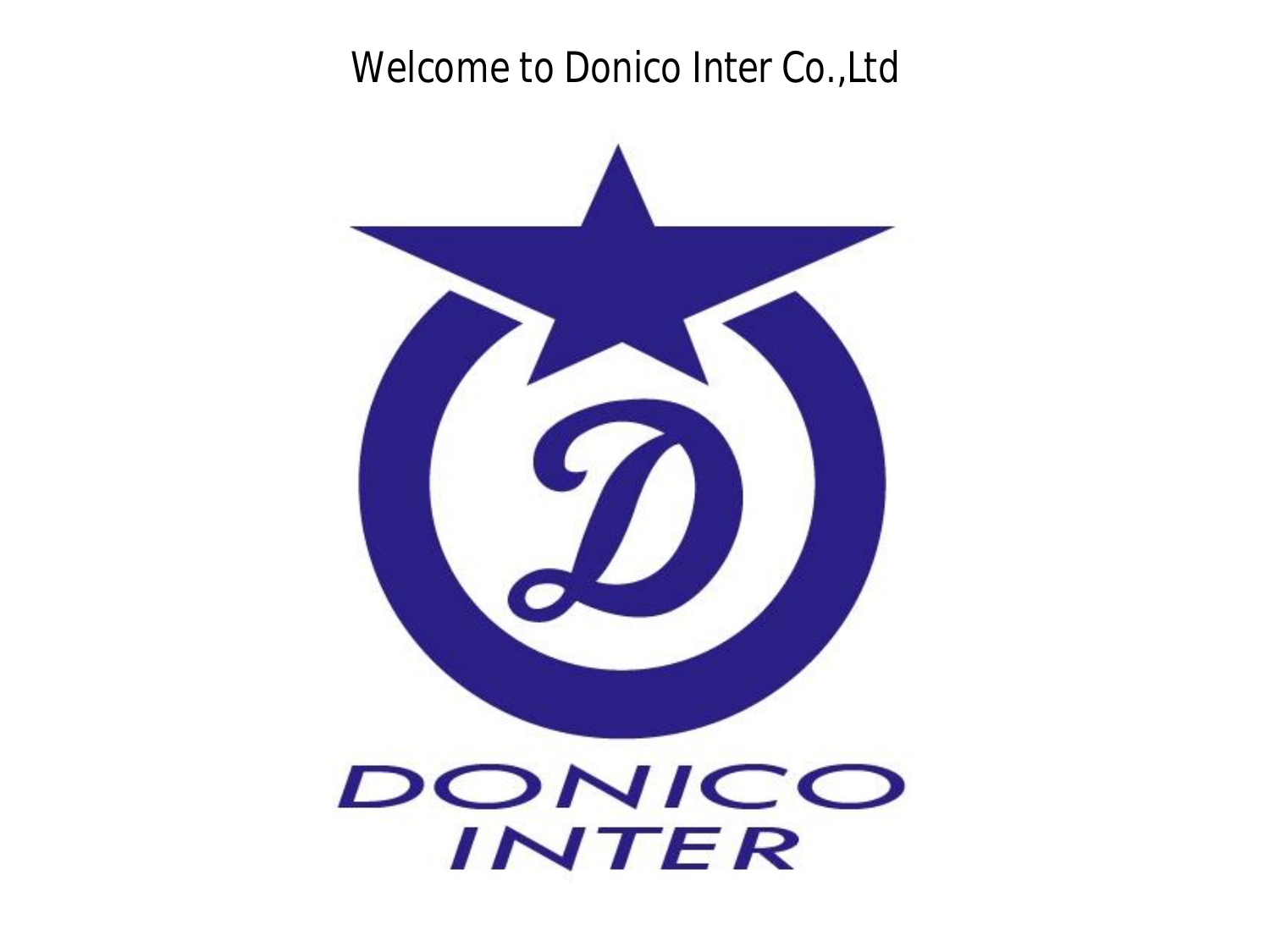## 【Glass recycle】 To return to a shape closer to nature ..

Microsizer is a revolutionary machine that can treat waste bottles and waste glass into square-handled particle sands that can be handled safety and provide them as new resources for various recycling businesses. Glass are made of SiO2,Na2O,CaO,Al2O3 and other natural materials. By changing the particle size 5 millimeters to 0.5 millimeters, it is possible to naturally return it without affecting water quality or organisms. Once we are able to return to nature, we expect demand in a variety of fields as well as sand. Cullets that are colored and can not be returned to the raw material for glass bottles can also be recycled. As environmental issues become increasingly pronounced on a global scale. We are looking forward to the wider in the world under the theme of "friendly to the earth".





Glass sand by microsizer treatment

Microsizer component